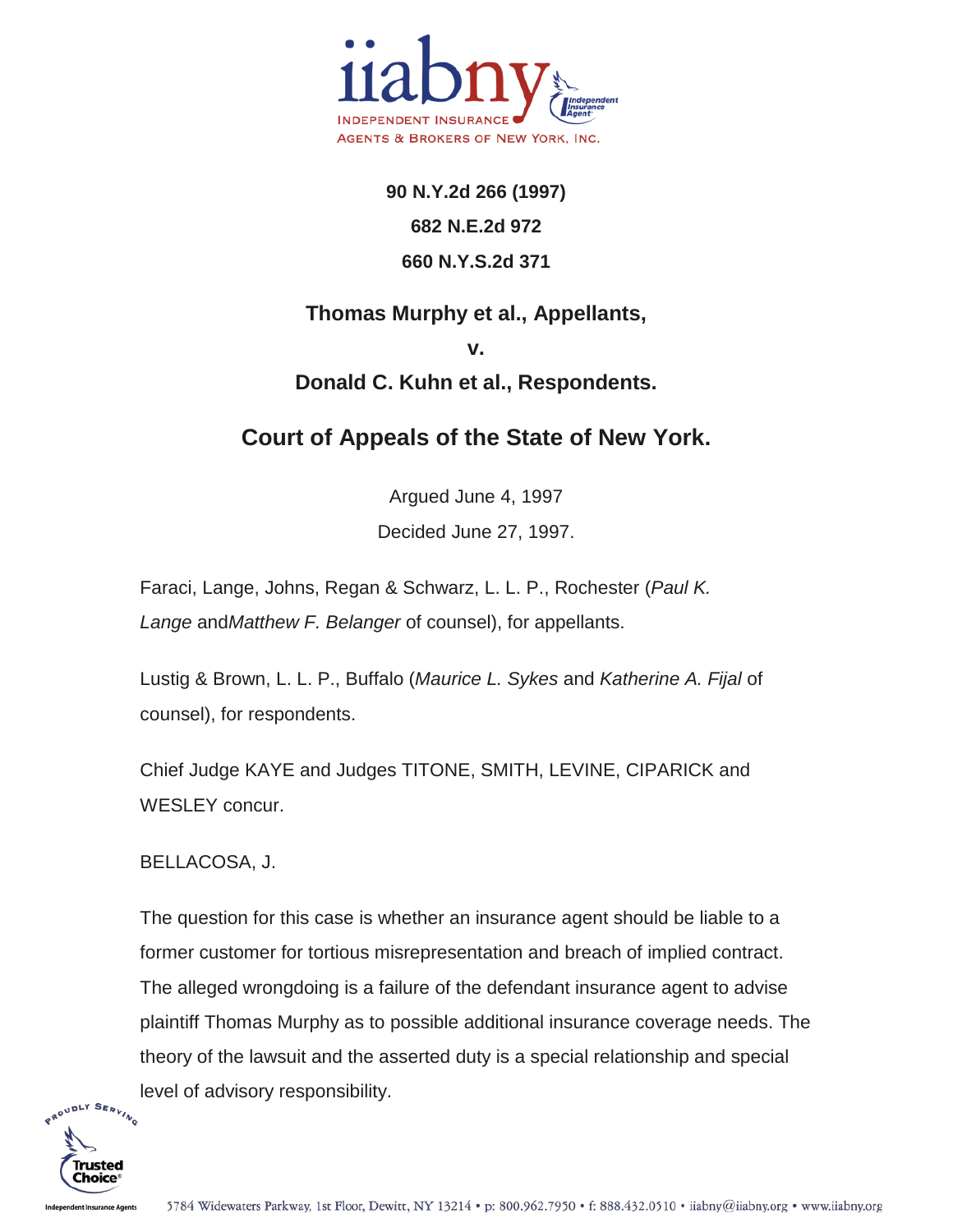The Appellate Division affirmed an order of Supreme Court, which granted defendants' motion for summary judgment and dismissed the complaint. Plaintiffs appeal pursuant to leave granted by this Court. We affirm the order of the Appellate Division because no special relationship was established on this record.

Plaintiffs Thomas Murphy and Webster Golf Course, Inc. sued defendants Donald C. Kuhn, Kuhn & Pedulla Agency, Inc., and its predecessor Roman A. Kuhn Agency, alleging professional negligence and breach of implied contract. This dispute originates in a 1991 automobile accident in Florida involving Murphy's son. One person died and several others suffered serious injuries as a result of the accident. At that time, the title to the son's car was in his father's name and the personal insurance was placed under the commercial automobile policy covering Murphy's business, Webster Golf Course, Inc. After exhausting the \$500,000 policy limit to settle the car 269\*269 accident claims, Thomas Murphy assertedly paid an additional \$194,429.50 plus \$7,500 in attorneys' fees. Then, he sued these defendants to recover the additional sums he had to pay personally.

Defendants began providing the property, casualty and liability insurance to plaintiffs in 1973 in connection with their golf business. Beginning in 1977, defendant Donald Kuhn also handled all of Murphy's personal insurance needs, providing him with both homeowners insurance and personal automobile coverage. In 1979, plaintiff Thomas Murphy and his partner, Edward Rieflin, completed their purchase of the Happy Acres Golf Course and formed Webster Golf Course, Inc. Happy Acres had been a client of the Roman A. Kuhn Agency since 1957.

In 1990, Kuhn placed personal automobile coverage for Murphy with The Hartford, as insurer. Later that year, Hartford notified Murphy that his coverage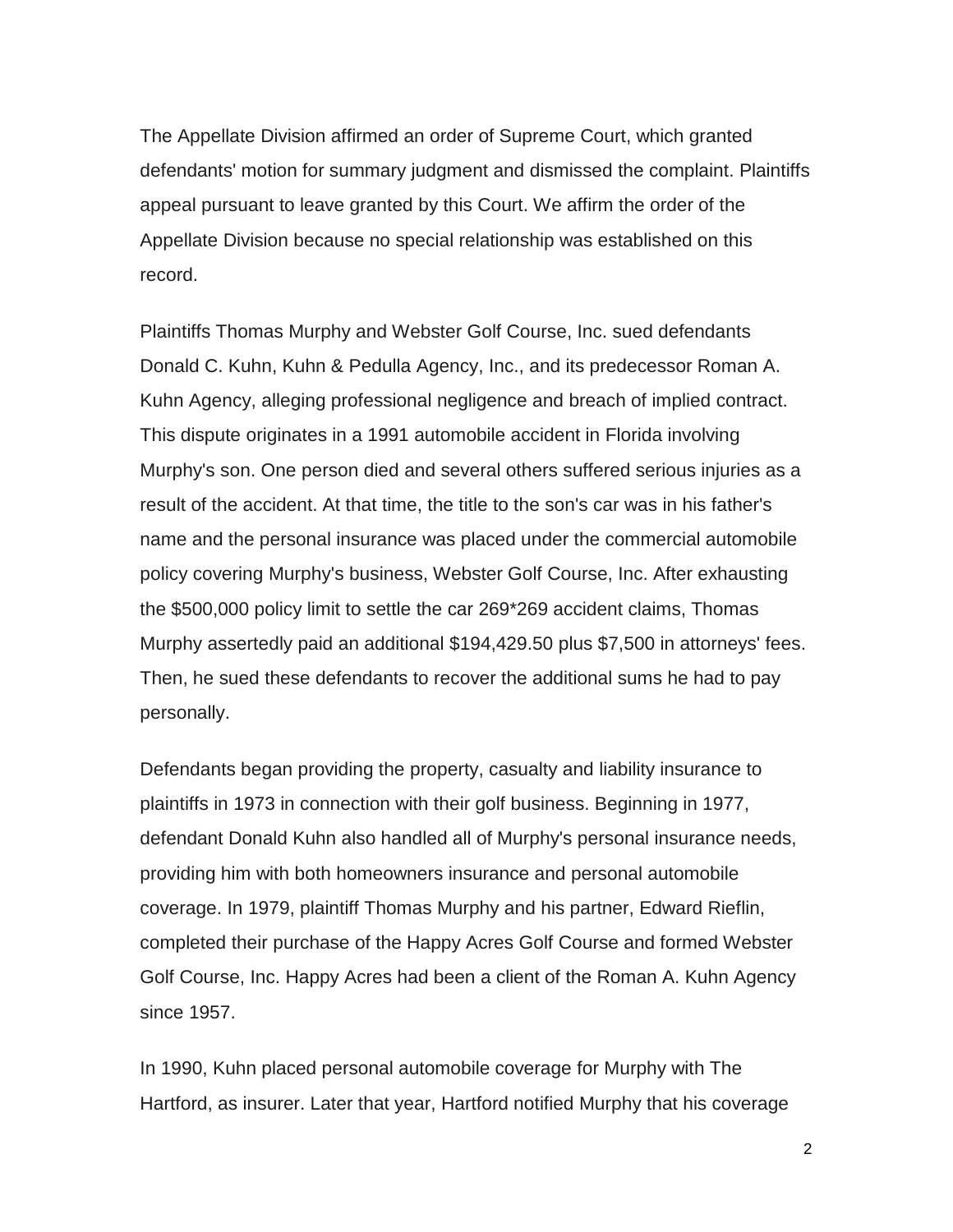was in danger of cancellation due to the poor driving records of his children. Murphy then transferred the insurance covering his son's car, which was registered and titled in Murphy's name, from Murphy's personal policy to Webster Golf Course's commercial automobile insurance policy. Murphy testified at his deposition that it was his standard arrangement to place title and register his children's cars in his name. From 1984 until the time of the accident, the liability limits on the commercial policy were \$250,000 per person and \$500,000 total per accident. Murphy never requested higher liability coverage for his personal and family automobile insurance needs, which were subsumed within the commercial automobile liability policy.

Supreme Court concluded that, absent a request by the customer, an insurance agent "owes no continuing duty to advise, guide or direct the customer to obtain additional coverage." Therefore, acknowledging that on this record plaintiffs never specifically requested defendants to increase the liability limits on the commercial automobile policy, the court held that defendants owed no special duty of affirmative advisement to plaintiffs. The court also declined to adopt plaintiffs' "special relationship" theory.

Plaintiffs propose that insurance agents can assume or acquire legal duties not existing at common law by entering into a special relationship of trust and confidence with their customers. Specifically, plaintiffs contend that a special relationship developed from a long, continuing course of business between plaintiffs and defendant insurance agent, generating 270\*270 special reliance and an affirmative duty to advise with regard to appropriate or additional coverage.

Generally, the law is reasonably settled on initial principles that insurance agents have a common-law duty to obtain requested coverage for their clients within a reasonable time or inform the client of the inability to do so; however, they have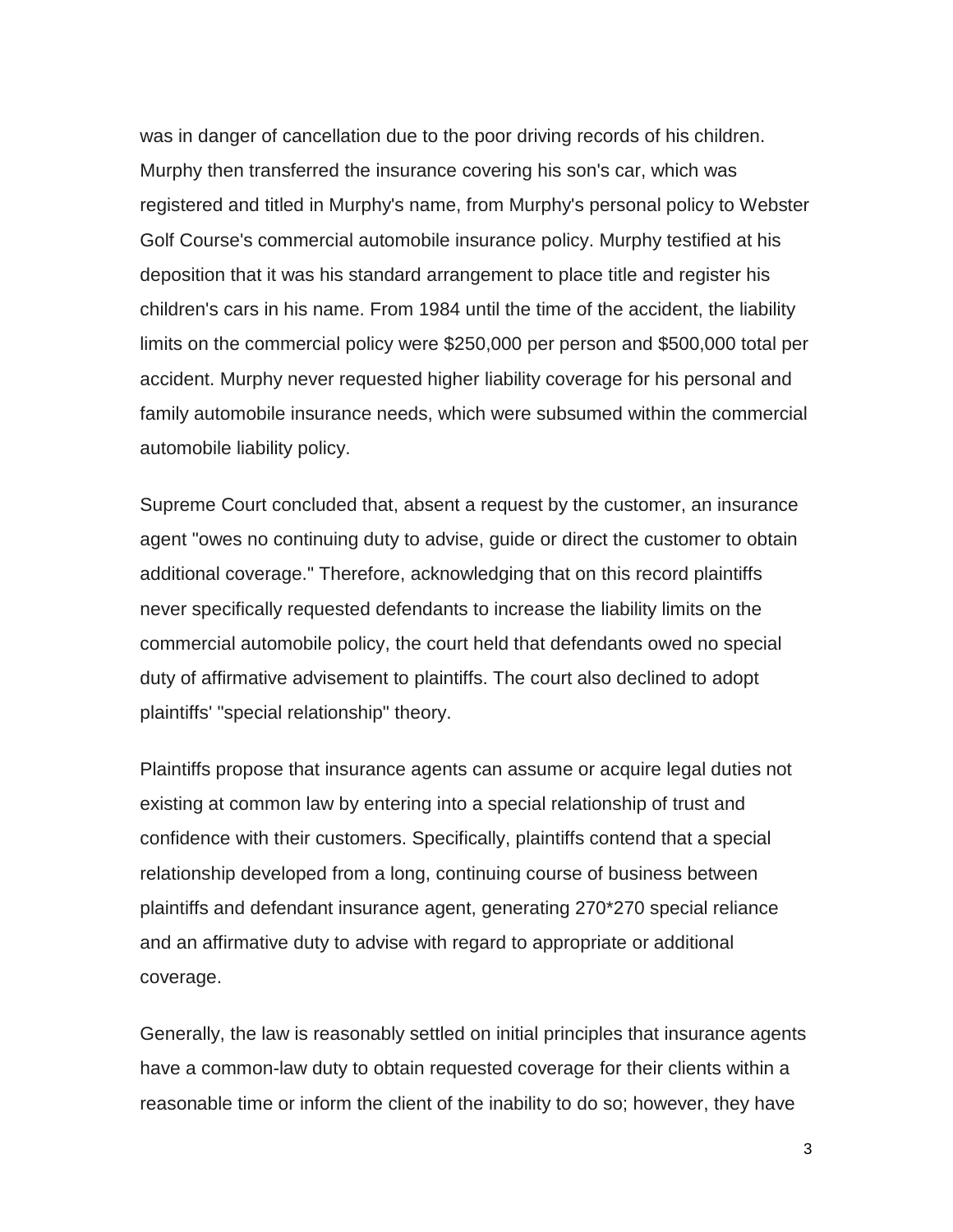no continuing duty to advise, guide or direct a client to obtain additional coverage (*see*,*[Wied v New York Cent. Mut. Fire Ins. Co.](http://scholar.google.com/scholar_case?case=12821965428395704371&q=murphy+v.+kuhn&hl=en&as_sdt=2,5&scilh=0)*, 208 AD2d 1132, 1133; *[Hjemdahl-](http://scholar.google.com/scholar_case?case=12376160349875338980&q=murphy+v.+kuhn&hl=en&as_sdt=2,5&scilh=0)Monsen v Faulkner*[, 204 AD2d 516, 517;](http://scholar.google.com/scholar_case?case=12376160349875338980&q=murphy+v.+kuhn&hl=en&as_sdt=2,5&scilh=0) *Rogers v Urbanke*[, 194 AD2d 1024,](http://scholar.google.com/scholar_case?case=14154015795994093827&q=murphy+v.+kuhn&hl=en&as_sdt=2,5&scilh=0)  [1025;](http://scholar.google.com/scholar_case?case=14154015795994093827&q=murphy+v.+kuhn&hl=en&as_sdt=2,5&scilh=0) *[Harnish v Naples & Assocs.](http://scholar.google.com/scholar_case?case=8462358088012749619&q=murphy+v.+kuhn&hl=en&as_sdt=2,5&scilh=0)*,, 181 AD2d 1012, 1013; *[Erwig v Cook](http://scholar.google.com/scholar_case?case=11094636922403536885&q=murphy+v.+kuhn&hl=en&as_sdt=2,5&scilh=0)  Agency*[, 173 AD2d 439\)](http://scholar.google.com/scholar_case?case=11094636922403536885&q=murphy+v.+kuhn&hl=en&as_sdt=2,5&scilh=0). Notably, no New York court has applied plaintiffs' proffered "special relationship" analysis to add such continuing duties to the agent-insured relationship (*see*, *[Wied v New York Cent. Mut. Fire Ins. Co.](http://scholar.google.com/scholar_case?case=12821965428395704371&q=murphy+v.+kuhn&hl=en&as_sdt=2,5&scilh=0)*, 208 [AD2d 1132, 1133-1134,](http://scholar.google.com/scholar_case?case=12821965428395704371&q=murphy+v.+kuhn&hl=en&as_sdt=2,5&scilh=0) *supra*).

Recently, however, this Court recognized a special relationship in a commercial controversy, involving no generally recognized professional relationship (*see*,*Kimmell v Schaefer*[, 89 N.Y.2d 257, 260\)](http://scholar.google.com/scholar_case?case=5529404909188796248&q=murphy+v.+kuhn&hl=en&as_sdt=2,5&scilh=0). We held that the relationship between the parties "under the circumstances [there] required defendant to speak with care" (*id.*, at 260). *Kimmell* cautions, however, that "liability for negligent misrepresentation has been imposed only on those persons who possess unique or specialized expertise, or who are in a special position of confidence and trust with the injured party such that reliance on the negligent misrepresentation is justified" (*id.*, at 263). For example, "[p]rofessionals, such as lawyers and engineers, by virtue of their training and expertise, may have special relationships of confidence and trust with their clients, and in certain situations we have imposed liability for negligent misrepresentation when they have failed to speak with care" (*id.*, at 263, citing *[Ossining Union Free School Dist. v](http://scholar.google.com/scholar_case?case=1094896550152080611&q=murphy+v.+kuhn&hl=en&as_sdt=2,5&scilh=0)  [Anderson LaRocca Anderson](http://scholar.google.com/scholar_case?case=1094896550152080611&q=murphy+v.+kuhn&hl=en&as_sdt=2,5&scilh=0)*, 73 N.Y.2d 417 [engineering consultants]; *[White v](http://scholar.google.com/scholar_case?case=511993841513892861&q=murphy+v.+kuhn&hl=en&as_sdt=2,5&scilh=0)  Guarente*[, 43 N.Y.2d 356](http://scholar.google.com/scholar_case?case=511993841513892861&q=murphy+v.+kuhn&hl=en&as_sdt=2,5&scilh=0) [accountants]; *[Ultramares Corp. v Touche](http://scholar.google.com/scholar_case?about=6225345841769826069&q=murphy+v.+kuhn&hl=en&as_sdt=2,5&scilh=0)*, 255 N.Y. [170](http://scholar.google.com/scholar_case?about=6225345841769826069&q=murphy+v.+kuhn&hl=en&as_sdt=2,5&scilh=0) [accountants]; *[Glanzer v Shepard](http://scholar.google.com/scholar_case?about=7749706517954644545&q=murphy+v.+kuhn&hl=en&as_sdt=2,5&scilh=0)*, 233 N.Y. 236 [public weighers]).

The Court concluded that given "the absence of obligations arising from the speaker's professional status" in the commercial context, "there must be some identifiable source of a special duty of care" in order to impose tort liability (*id.*, at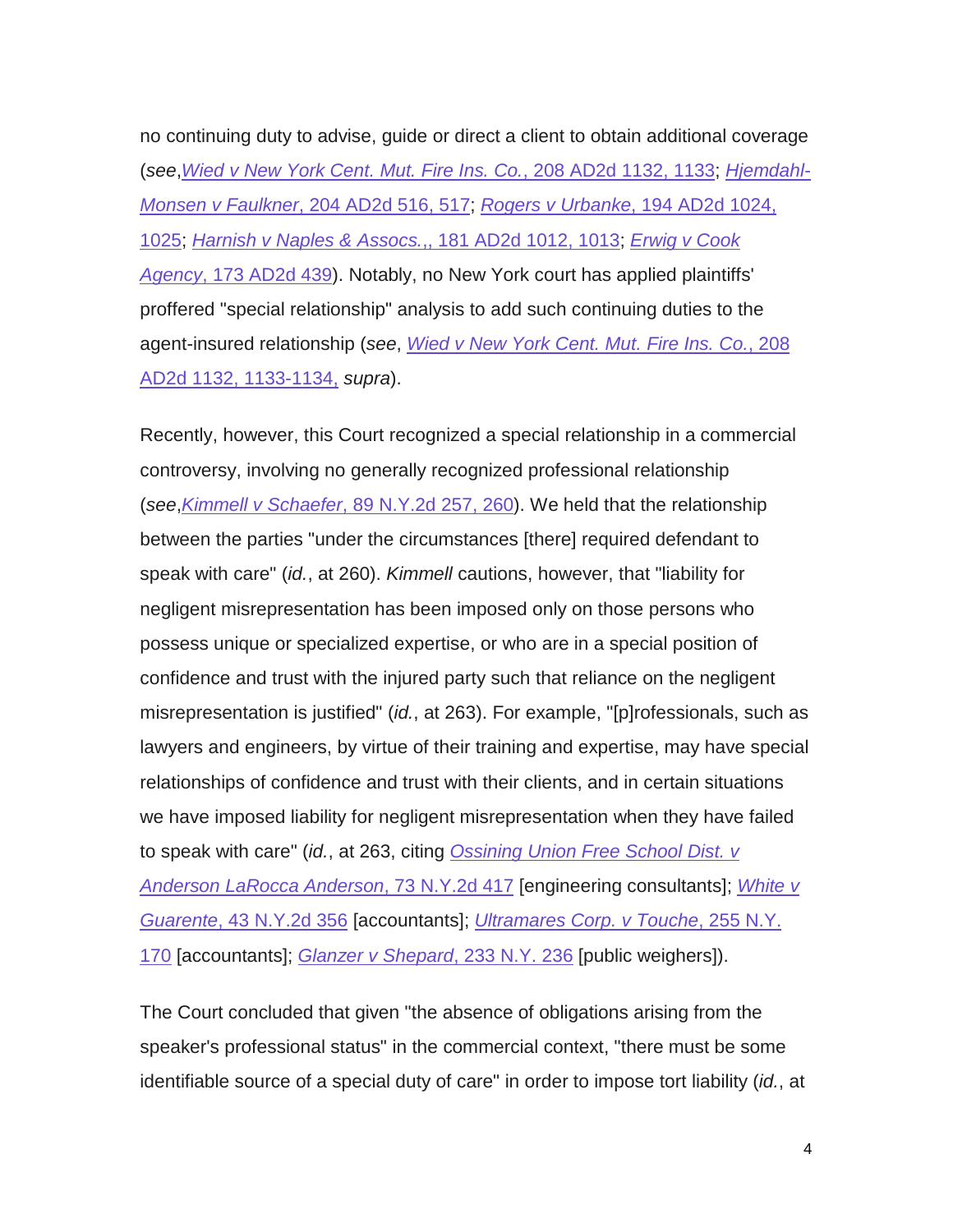264). "The existence of such a special relationship may give rise to an exceptional duty regarding commercial speech and justifiable reliance on such speech" (*id.*). We determined, to be 271\*271 sure, that "[w]hether the nature and caliber of the relationship between the parties is such that the injured party's reliance on a negligent misrepresentation is justified generally raises an issue of fact" (*id.*). It is important to note that *Kimmell* is significantly distinguishable from the instant case, which involves an insurance agent-insured relationship and an alleged failure to speak. We therefore allude to *Kimmell* for its general relevance and disclaim any implication of a direct, precedential applicability in the insurance relationships context.

Even assuming the general applicability of the "special relationship" theory in the customer-agent automobile insurance coverage setting, we conclude that the relationship between these parties was insufficiently established to warrant or justify this case surviving a defense summary judgment motion. As a matter of law, this record does not rise to the high level required to recognize the special relationship threshold that might superimpose on defendants the initiatory advisement duty, beyond the ordinary placement of requested insurance responsibilities. Rather, the record in the instant case presents only the standard consumer-agent insurance placement relationship, albeit over an extended period of time. Plaintiffs' plight does not warrant transforming his difficulty into a new, expanded tort opportunity for peripheral redress. The record does not support plaintiffs' effort in this manner to shift to defendant insurance agent the customer's personal responsibility for initiating, seeking and obtaining appropriate coverage, without something more than is presented here.

We note in this respect that Murphy never asked Kuhn to increase the liability limits on the Webster Golf Course commercial automobile policy. In fact, there is no indication that Murphy ever inquired or discussed with Kuhn any issues

5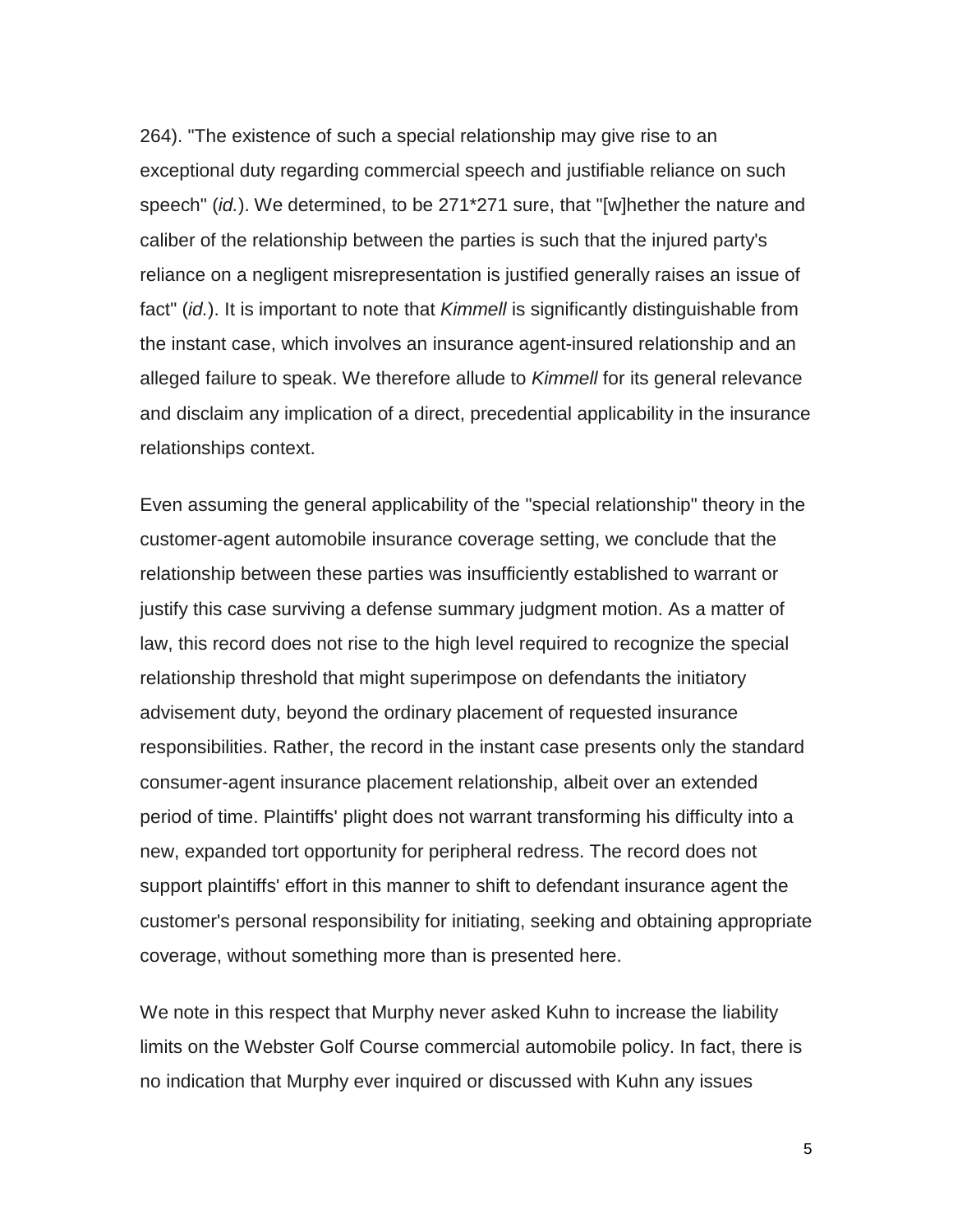involving the liability limits of the automobile policy. Such lack of initiative or personal indifference cannot qualify as legally recognizable or justifiable reliance. Therefore, there was no evidence of reliance on the defendant agent's expertise, as sharply distinguished from *Kimmell* (*contrast*, *[Kimmell v Schaefer](http://scholar.google.com/scholar_case?case=5529404909188796248&q=murphy+v.+kuhn&hl=en&as_sdt=2,5&scilh=0)*, *supra*, 89 [NY2d, at 264\)](http://scholar.google.com/scholar_case?case=5529404909188796248&q=murphy+v.+kuhn&hl=en&as_sdt=2,5&scilh=0).

The absence of reliance is further reflected in Murphy's deposition testimony that it was his standard procedure to simply register his children's cars in his name. Additionally, Murphy's deposition description of his relationship with Kuhn concerning the golf course's general insurance matters shows that he had not met personally with Kuhn to discuss the insurance needs of Webster Golf Course, Inc. for approximately 12 272\*272 years preceding the accident in question. Rather, his partner Rieflin was the one actively and personally involved in handling the insurance needs of the golf course.

We also note that Murphy's contention that he mistakenly believed that the commercial policy had a \$1,000,000 liability limit on all covered vehicles can be given no weight in resolving this dispute on this theory. The liability coverage had remained the same since 1984 and Murphy's deposition testimony failed to establish the basis for his plainly unfounded assumption. Therefore, plaintiffs are not entitled to advance beyond the summary judgment stage of this lawsuit because they failed to establish the existence of a legally cognizable special relationship with their insurance agent in this standard set of circumstances.

Plaintiffs-appellants urge this Court to avoid generally absolving insurance agents from legal principles which subject other individuals to duties beyond those rooted in the common law. They overstate the concern and effect of this decision and the principle that emanates from it. Our decision today does not break any new ground and does not immunize insurance brokers and agents from appropriately assigned duties and responsibilities. Exceptional and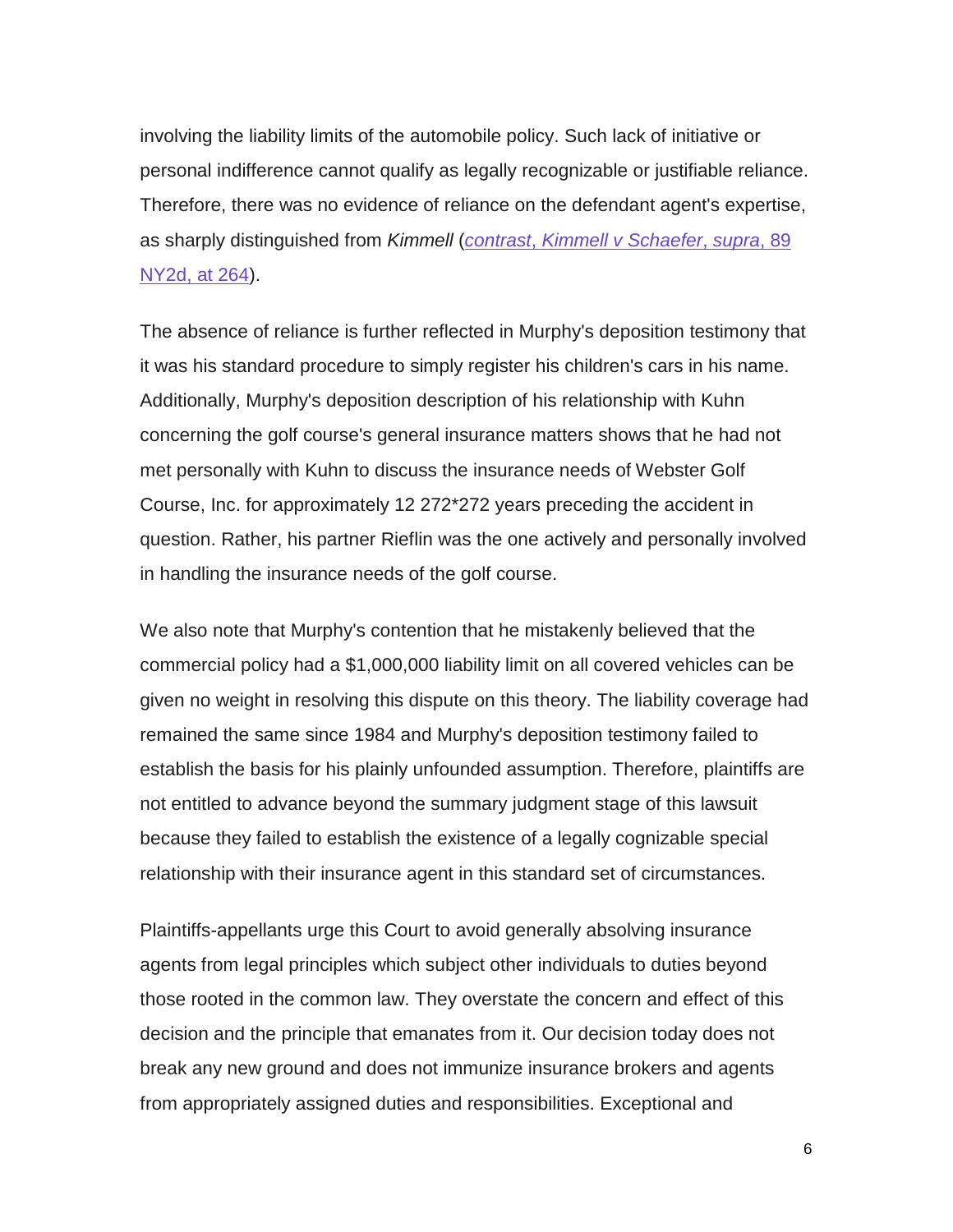particularized situations may arise in which insurance agents, through their conduct or by express or implied contract with customers and clients, may assume or acquire duties in addition to those fixed at common law. As with *Kimmell*, the issue of whether such additional responsibilities should be recognized and given legal effect is governed by the particular relationship between the parties and is best determined on a case-by-case basis (*see*, *Kimmell v Schaefer*[, 89 N.Y.2d 257, 264,](http://scholar.google.com/scholar_case?case=5529404909188796248&q=murphy+v.+kuhn&hl=en&as_sdt=2,5&scilh=0) *supra*).

Notably, other jurisdictions have recognized such an additional duty of advisement in exceptional situations where, for example, (1) the agent receives compensation for consultation apart from payment of the premiums (*see*, *[Sandbulte v Farm Bur. Mut. Ins. Co.](http://scholar.google.com/scholar_case?case=16929491139776881002&q=murphy+v.+kuhn&hl=en&as_sdt=2,5&scilh=0)*, 343 NW2d 457, 464 [Iowa]; *[Nowell v](http://scholar.google.com/scholar_case?case=17770932977758455395&q=murphy+v.+kuhn&hl=en&as_sdt=2,5&scilh=0)  Dawn-Leavitt Agency*[, 127 Ariz 48, 51, 617 P2d 1164, 1168\)](http://scholar.google.com/scholar_case?case=17770932977758455395&q=murphy+v.+kuhn&hl=en&as_sdt=2,5&scilh=0), (2) there was some interaction regarding a question of coverage, with the insured relying on the expertise of the agent (*see*, *[Trupiano v Cincinnati Ins. Co.](http://scholar.google.com/scholar_case?case=2332050118016725333&q=murphy+v.+kuhn&hl=en&as_sdt=2,5&scilh=0)*, 654 NE2d 886, [889](http://scholar.google.com/scholar_case?case=2332050118016725333&q=murphy+v.+kuhn&hl=en&as_sdt=2,5&scilh=0) [Ind] [applying Michigan law]); or (3) there is a course of dealing over an extended period of time which would have put objectively reasonable insurance agents on notice that their advice was being sought and specially relied on (*see*, *[Trotter v State Farm Mut. Auto. Ins. Co.](http://scholar.google.com/scholar_case?case=3543392929294614500&q=murphy+v.+kuhn&hl=en&as_sdt=2,5&scilh=0)*, 297 SC 465, 377 SE2d 343). In these circumstances, 273\*273 insureds bear the burden of proving the specific undertaking (*id.*). The relationship established in the instant case does not rise to the level of these exceptional situations and we refrain from determining when the special relationship analysis may apply in the insurance context.

We do, however, take note that the uniqueness of customary and ordinary insurance relationships and transactions is manifested by "the absence of obligations arising from the speaker's professional status" with regard to the procurement of additional coverage (*[Kimmell v Schaefer](http://scholar.google.com/scholar_case?case=5529404909188796248&q=murphy+v.+kuhn&hl=en&as_sdt=2,5&scilh=0)*, *supra*, 89 NY2d, at [264\)](http://scholar.google.com/scholar_case?case=5529404909188796248&q=murphy+v.+kuhn&hl=en&as_sdt=2,5&scilh=0). As stated, it is well settled that agents have no continuing duty to advise,